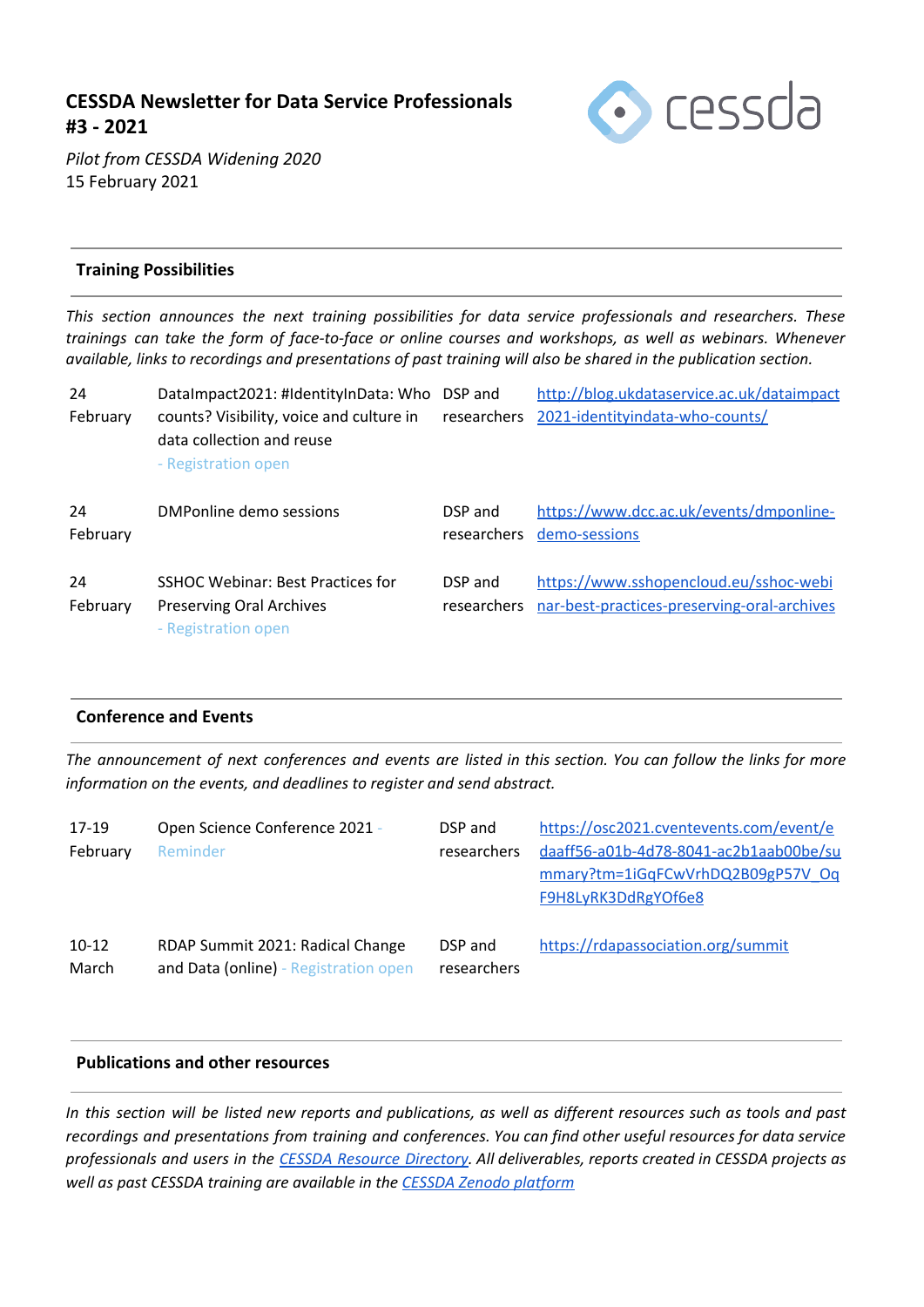| Digital skills for FAIR and Open Science: Report<br>from the EOSC Executive Board Skills and Training<br><b>Working Group</b>                                               | DSP and<br>researchers               | https://op.europa.eu/en/publication-detail<br>/-/publication/af7f7807-6ce1-11eb-aeb5-0<br>1aa75ed71a1/language-en/format-PDF/so<br>urce-190694287 |
|-----------------------------------------------------------------------------------------------------------------------------------------------------------------------------|--------------------------------------|---------------------------------------------------------------------------------------------------------------------------------------------------|
| Recommendations on FAIR metrics for EOSC                                                                                                                                    | DSP and<br>researchers               | https://op.europa.eu/en/publication-detail<br>/-/publication/ced147c9-53c0-11eb-b59f-0<br>1aa75ed71a1/language-en                                 |
| Recommendations on certifying services required to Data service<br>enable FAIR within EOSC                                                                                  |                                      | https://op.europa.eu/en/publication-detail<br>professionals /-/publication/70aa74b5-53bf-11eb-b59f-0<br>1aa75ed71a1/language-en                   |
| Solutions for a sustainable EOSC: a FAIR lady report                                                                                                                        | DSP and<br>researchers               | https://www.eoscsecretariat.eu/news-opi<br>nion/solutions-sustainable-eosc-fair-lady-r<br>eport                                                   |
| European Open Science Cloud (EOSC) Executive<br><b>Board: Final Progress Report</b>                                                                                         | DSP and<br>researchers               | https://op.europa.eu/en/publication-detail<br>/-/publication/80c2b77b-53c1-11eb-b59f-0<br>1aa75ed71a1/language-en/format-PDF/so<br>urce-184009930 |
| <b>EOSC Glossary: December 2020</b>                                                                                                                                         | DSP and<br>researchers               | https://docs.google.com/document/d/1zc<br>F95LChshSCv1bigS-AWG12VRyRyzZ5SKyM<br>F5cyk3k/edit#heading=h.rzqwuch68sm                                |
| Realising EOSC: Virtual Conference with a Difference DSP and<br>- conference report and recording                                                                           | researchers                          | https://www.sshopencloud.eu/news/realis<br>ing-eosc-virtual-conference-difference                                                                 |
| Professionalising data stewardship in the<br>Netherlands. Competences, training and education.<br>Dutch roadmap towards national implementation of<br>FAIR data stewardship | professionals                        | Data service https://doi.org/10.5281/zenodo.4486423                                                                                               |
| Aligning Research Data Management Across Europe DSP and<br>- slides and recording                                                                                           | researchers                          | https://www.scienceeurope.org/events/la<br>unch-event-rdm-guide-2nd-edition/                                                                      |
| Dataverse 5.3 Release                                                                                                                                                       | Data service<br>professionals elease | https://dataverse.org/blog/dataverse-53-r                                                                                                         |
| <b>EOSC-Nordic FAIRification webinar on PIDs - report</b><br>and recordings                                                                                                 | Data service                         | https://www.eosc-nordic.eu/eosc-nordic-f<br>professionals airification-webinar-on-pids/                                                           |
| Data as relation: Indigenous Data Sovereignty and<br>Ethic of Care (IASSIST webinar) - slides and<br>recording                                                              | DSP and<br>researchers               | https://iassistdata.org/community/iassist-<br>webinars/                                                                                           |